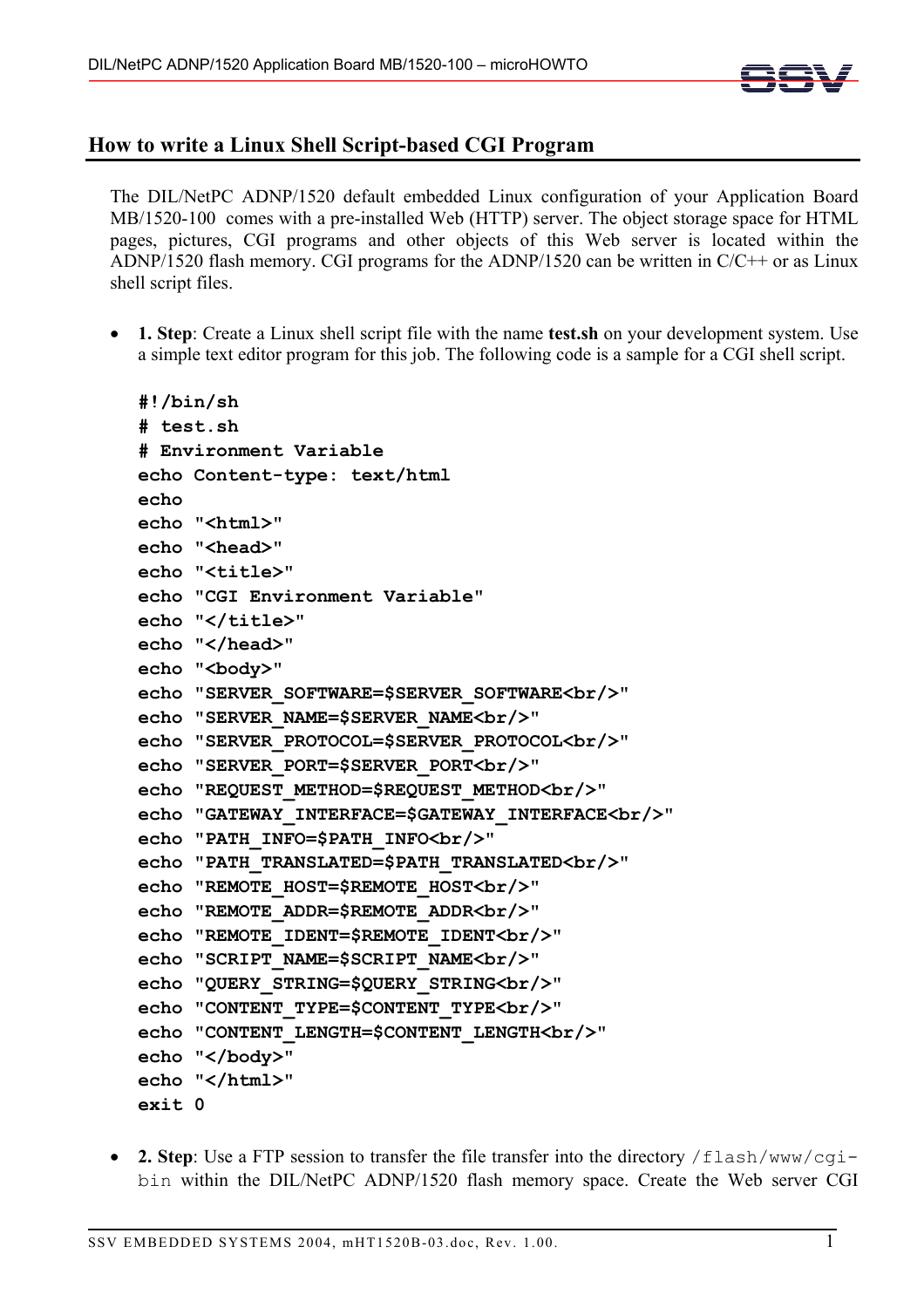

directory /flash/www/cgi-bin if necessary. Make sure, that the file with the CGI shell script owns the necessary executable attributes (**chmod +x test.sh**).

| <sup>ox</sup> Telnet 192.168.0.126                                                                                                                                    | l-⊡ ×               |
|-----------------------------------------------------------------------------------------------------------------------------------------------------------------------|---------------------|
| cd /flash/www/cgi-bin                                                                                                                                                 | $\blacktriangle$    |
| pwd<br>/flash/www/cgi-bin                                                                                                                                             |                     |
| <u>ls -al</u>                                                                                                                                                         |                     |
| 1 02:50 .<br>1 02:48<br>1 02:47 test.sh<br>0 Jan<br>drwxr-xr-x<br>1 root<br>root                                                                                      |                     |
| Ø<br>Jan<br>1<br>root<br>root<br>drwxr-xr-x<br>839 Jan<br>1 guest<br>-rwxr-xr-x<br>users                                                                              |                     |
| cat test.sh                                                                                                                                                           |                     |
| /#!⁄bin⁄sh                                                                                                                                                            |                     |
| l#<br>test.sh<br># Environment Variable                                                                                                                               |                     |
| echo Content-type: text∕html                                                                                                                                          |                     |
| lecho                                                                                                                                                                 |                     |
| echo "{html}"<br>echo "{head}"<br>echo " <u>{ti</u> t <u>l</u> e}"                                                                                                    |                     |
|                                                                                                                                                                       |                     |
| echo "CGI Environment Variable"                                                                                                                                       |                     |
| echo "{/title}"<br>echo "{/head}"                                                                                                                                     |                     |
| echo " <body>"</body>                                                                                                                                                 |                     |
| echo "SERVER_SOFIWARE=\$SERVER_SOFTWARE<br>>"                                                                                                                         |                     |
|                                                                                                                                                                       |                     |
|                                                                                                                                                                       |                     |
|                                                                                                                                                                       |                     |
| echo "GATEWAY_INTERFACE=\$GATEWAY_INTERFACE<br>"<br>echo "PAIH_INFO=\$PAIH_INFO<br>"                                                                                  |                     |
| echo "PATH_TRANSLATED=\$PATH_TRANSLATED<br>"<br>echo " <u>REMOTE_HOST=\$REMOTE_HOST</u><br>br/?"                                                                      |                     |
|                                                                                                                                                                       |                     |
| echo "REMOTE_ADDR=\$REMOTE_ADDR\5r/><br>echo "REMOTE_IDENT=\$REMOTE_IDENT<br>>"<br>echo "SCRIPT_NAME=\$SCRIPT_NAME\br/>"<br>echo "SCRIPT_NAME=\$SCRIPT_NAME\br/>"<br> |                     |
|                                                                                                                                                                       |                     |
|                                                                                                                                                                       |                     |
|                                                                                                                                                                       |                     |
| echo ""                                                                                                                                                               |                     |
| "<∕html>"<br>echo<br>Ø<br>exit                                                                                                                                        |                     |
| l#<br>I                                                                                                                                                               |                     |
|                                                                                                                                                                       | $\vert \cdot \vert$ |

• **3. Step**: Start your Web browser and use the URL **http://192.168.0.126/cgi-bin/test.sh** to run the DIL/NetPC ADNP/1520 CGI program. "192.168.0.126" is the IP address for the MB/1520 Ethernet LAN interface LAN1. The CGI shell script file is named "test.sh". Please modify these parameters if necessary.

| CGI Environment Variable - Microsoft Internet Explorer                                                                                                                                                                                                                                                                                                                           |                        |
|----------------------------------------------------------------------------------------------------------------------------------------------------------------------------------------------------------------------------------------------------------------------------------------------------------------------------------------------------------------------------------|------------------------|
| Datei Bearbeiten Ansicht Favoriten Extras ?                                                                                                                                                                                                                                                                                                                                      | н.                     |
| G Zurück · () · x 3 4 0 Suchen & Favoriten @ Medien @ 3 & M ·                                                                                                                                                                                                                                                                                                                    |                        |
| Adresse   http://192.168.0.126/cgi-bin/test.sh                                                                                                                                                                                                                                                                                                                                   | → Wechseln zu Links >> |
| SERVER SOFTWARE=thttpd/2.20c-2 09oct02<br>SERVER NAME=emblinux<br>SERVER PROTOCOL=HTTP/1.1<br><b>SERVER PORT=80</b><br>REQUEST METHOD=GET<br>GATEWAY INTERFACE=CGI/1.1<br>PATH INFO=<br>PATH TRANSLATED=<br><b>REMOTE HOST=</b><br>REMOTE ADDR=192.168.0.222<br>REMOTE IDENT=<br>SCRIPT NAME=/cgi-bin/test.sh<br><b>QUERY STRING=</b><br>CONTENT TYPE=<br><b>CONTENT LENGTH=</b> |                        |
|                                                                                                                                                                                                                                                                                                                                                                                  |                        |
| <b>B</b> Fertig                                                                                                                                                                                                                                                                                                                                                                  | <b>M</b> Internet      |